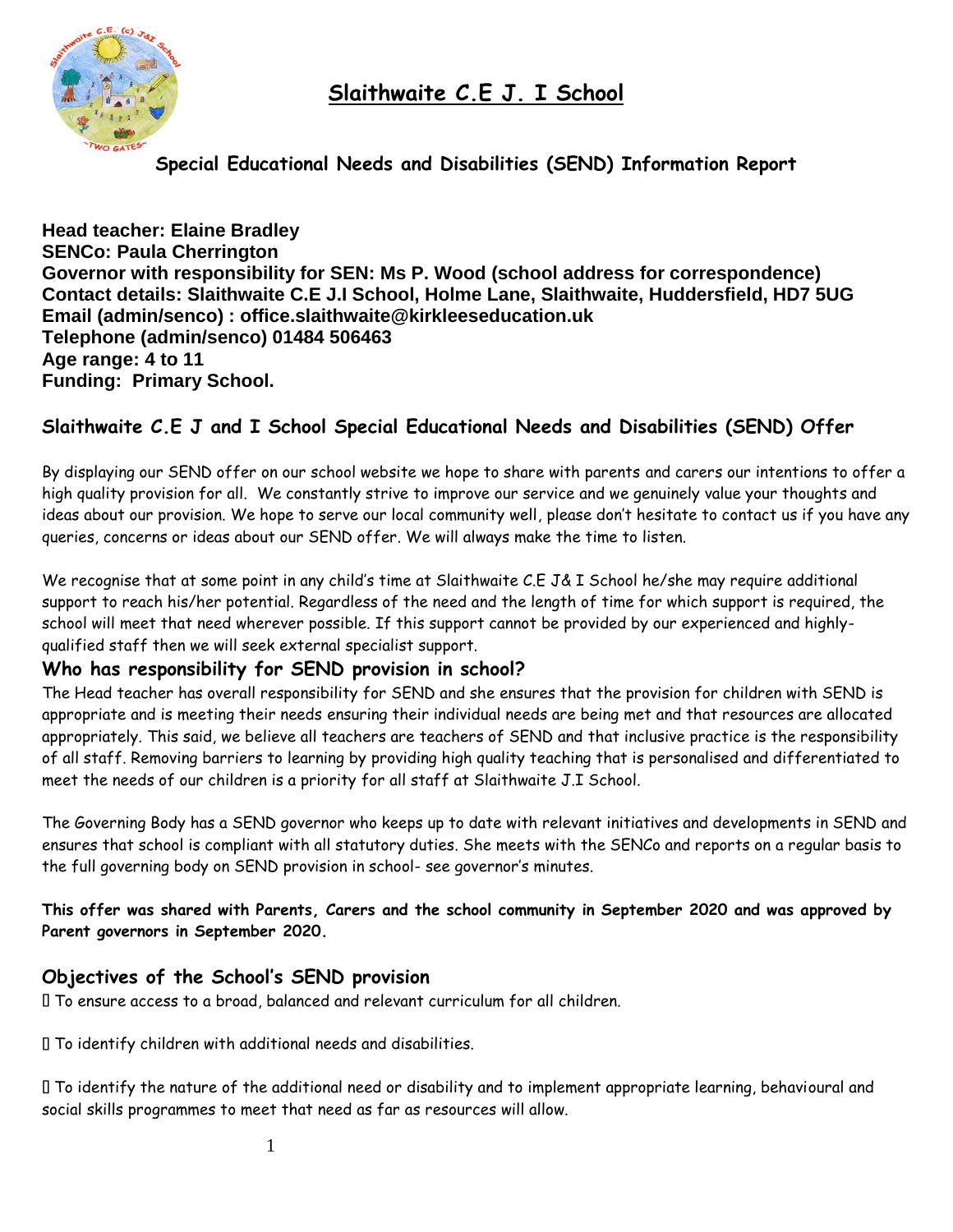To raise the self-esteem of children with additional needs and disabilities.

To encourage a parent partnership and with it involvement in a child's learning.

To promote effective liaison between staff, parents and outside agencies.

To support staff in adapting schemes of work and provision for all children.

To ensure continuity across the Key Stages.

To ensure that SEND is represented in all aspects of school life. High expectations, appropriate assessment and deliberately ambitious targets are used in all classes.

To ensure a clear approach to identifying and responding to SEND through assessment on entry and regular assessments of progress.

To ensure children feel heard, valued, motivated and involved in their education.

In developing this offer, SEND children are understood to be those children with or without Education Health Care Plans who have difficulties in participating in those curriculum experiences which they could have expected to share, had the particular difficulty not existed. They will include children with Social and Communication problems, as well as children with Physical, Sensory and / or Emotional Problems.

The school works in line with the Code of Practice principles in that:

SEND issues are addressed.

There is recognition of a continuum of needs and provision.

Children will be given the greatest possible access to a broad and balanced education.

Liaison with the Local Authority, Health and Social Services will take place as appropriate to the need of the child and only after discussion with families.

## **Supporting SEND children in Slaithwaite C.E J& I School**

Children who have additional needs are supported in a number of ways:

The SENCO is actively involved in areas of transition across phases of education, ensuring that support is present for children who require it at key points. The SENCO will support class teachers as they develop additional education programmes and monitor their impact. The SENCO and class teacher will ensure support for families, carers and children and will ensure information is shared. Impact will be monitored through provision maps and Individual support plans where appropriate.

Teaching Assistants are allocated to each classroom offering general in class support, small group support and individual assistance. Well supported Teaching Assistants break down barriers to learning in the class room and promote achievement at the highest level appropriate to the needs and abilities of all children.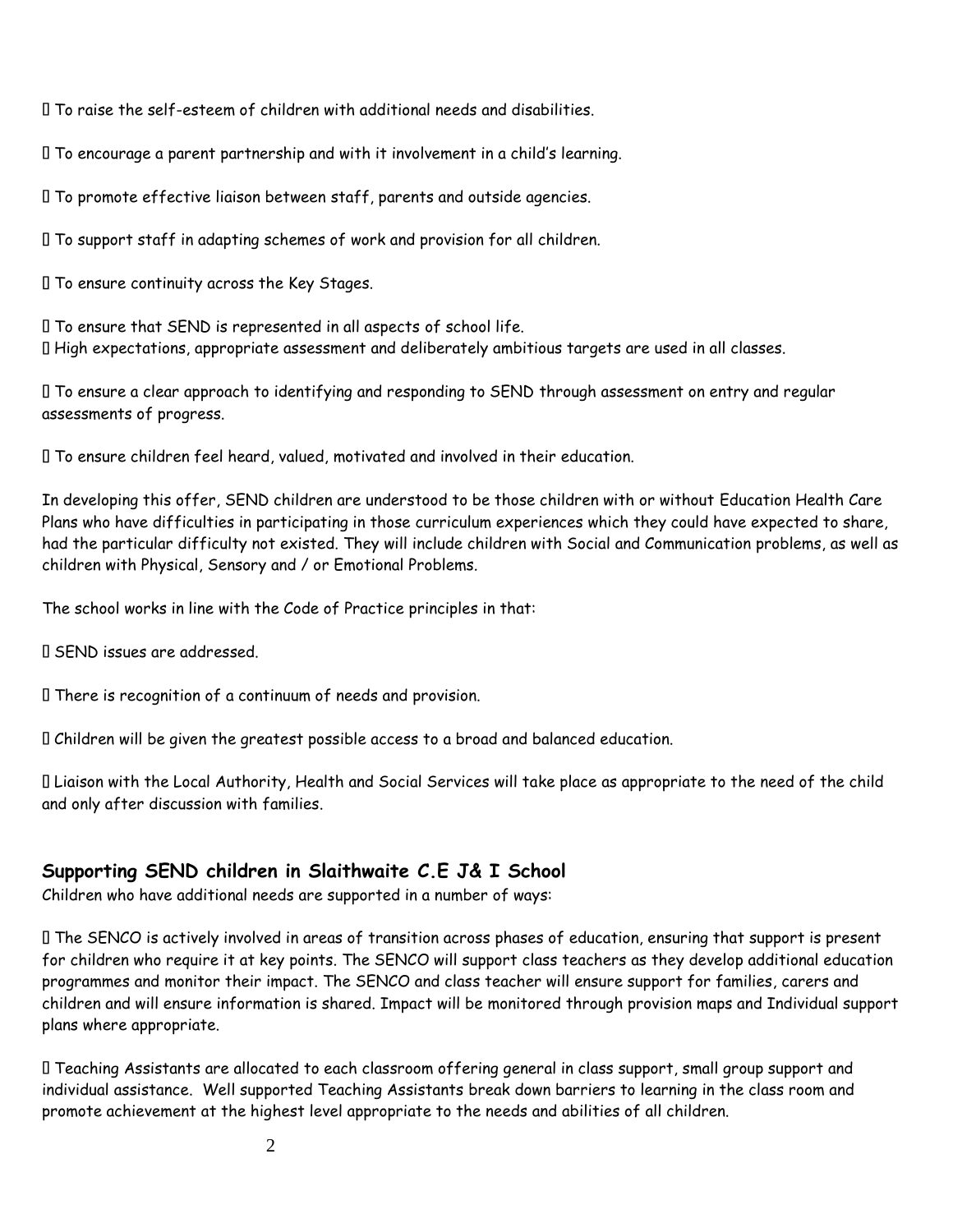Where possible the level of additional support will be consistent and provided by a member of staff known to the child. If this is a TA he/she will work closely with the class teacher to ensure a continuity of provision and to ensure that all resources and activities are appropriate and meeting the needs of the children.

At Slaithwaite we have a range of highly skilled and motivated teaching assistants with qualifications in Speech and Language disorders, Team teach, Social Emotional Behaviour Difficulties, Circle of Friends and Dyslexia.

Teaching assistants participate in all educational visits supporting all children and promoting inclusion at all levels.

When relevant bespoke 1-1 and small group lessons are planned in order to impact positively on the most challenging areas of school for all individuals.

Our First Aid staff administer most doctor prescribed medicines and will provide support for children who selfadminister.

If there are any needs that cannot be met within normal school provision, Slaithwaite C.E J& I School will endeavour to seek the support of partner agencies in developing an appropriate provision or securing alternative placements.

 At any point in a child's school career he/she can receive bespoke timetabling arrangements to meet his/her needs if this is deemed appropriate.

Regular contact with parents and carers, both formally through; parents evenings, review meetings and reports, and informally to ensure that there is an effective supportive educational partnership. At Slaithwaite we pride ourselves on our relationships with families. We know you know your children best and we value your opinions and advice regarding their education. We will make time to listen.

Regular opportunities for assessing and reviewing the provision for individual children with parents, carers and children.

All reasonable adjustments will be made to keep children safe and give individuals the best chance of success in all areas of school. This includes safety and support where necessary at breaks and lunchtimes and at handover times. We will offer alternatives to outdoor play for those who need this. We always ensure appropriate staff pupil ratios at all times.

At Slaithwaite whilst additional support is planned for and provided by the class teacher or a teaching assistant supervised by a class teacher, the SENCO will oversee all programmes and, together with the class teacher, monitor their impact. A record of all additional support is kept and reviewed regularly.

## **If you have a concern about your child's learning and progress:**

Speak initially to your child's class teacher sharing your concerns, things that are not working well and how you feel things could be made better. All staff at Slaithwaite work hard to ensure that work is planned to meet the needs of all children and we welcome parents' input into this process.

If your concerns continue ask to speak to the SENCO who will be able to share with you details of the provision in place and provide further suggestions, actions and possibilities.